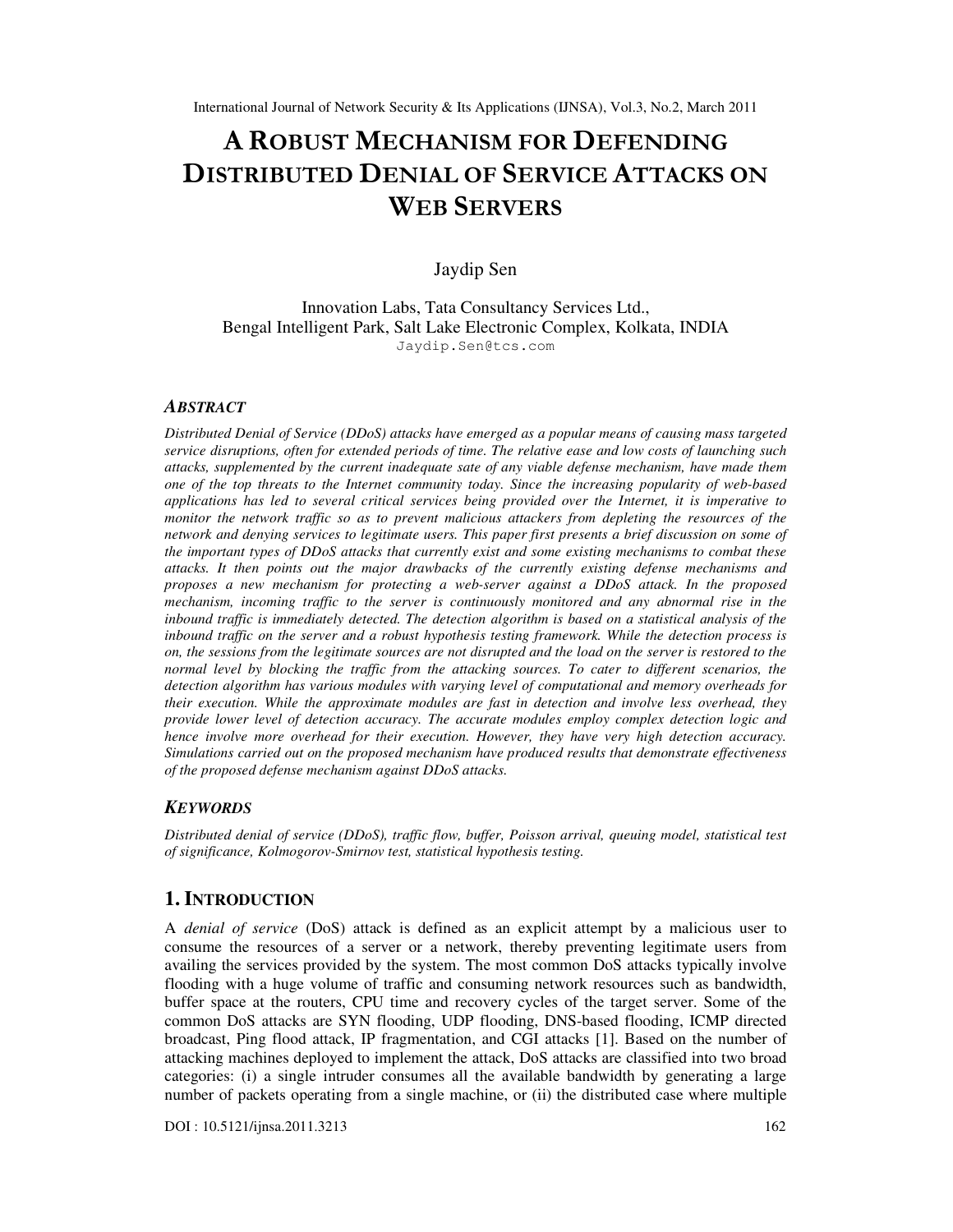attackers coordinate together to produce the same effect from several machines on the network. The latter is referred to as DDoS attack and owing to its distributed nature, it is very difficult to detect. It is highly important that appropriate defense mechanism should be in place to detect such attacks as quickly as possible.

In this paper, a robust mechanism is proposed to protect a web server from DDoS attack utilizing some easily accessible information in the server. The scheme presented in the paper is an extended version of our earlier work described in [2]. This is done in such a way that it is not possible for an attacker to disable the server host and as soon as the overload on the server disappears, the normal service quality resumes automatically. The detection algorithm has several modules that provide flexibility in deployment. While the approximate detection modules are based on simple statistical analysis of the network traffic and involve very less computational and memory overhead on the server, the accurate detection module is based on a statistical theory of hypothesis testing that has more overhead in its execution. The scheme does not affect traffic from the legitimate clients while the detection of the attack is in progress. This aspect of handling DDoS attacks is not taken into account in many of the commercial solutions [3].

The rest of the paper is organized as follows: Section 2 presents some classic DDoS attack types. Section 3 briefly discusses some of the existing work in the literature on defense against DoS attacks. Section 4 presents some salient characteristics of the network traffic, as their understanding is important for design of any defense mechanism for DDoS attacks. Section 5 describes the components of the proposed security system and the algorithms for detection and prevention of attacks. Section 6 presents the simulation results and the sensitivity analysis of the parameters of the algorithms. Section 7 concludes the paper while highlighting some future scope of work.

# **2. DISTRIBUTED DENIAL OF SERVICE ATTACKS**

There are two major types of DDoS attacks [4]. The attacks of the first types attempt to consume the resources of the victim host. Generally the victim is a web server or proxy connected to the Internet. When the traffic load becomes very high, the victim host starts dropping packets both from the legitimate users and attack sources. The victim also sends messages to all the sources to reduce their sending rates. The legitimate sources slow down their rates while the attack sources still maintain or increase their sending rates. Eventually, the victim host's resources, such as CPU cycles and memory space get exhausted and the victim is unable to service its legitimate clients. The attacks of the second type target network bandwidth. If the malicious traffics in the network are able to dominate the communication links, then traffics from the legitimate sources are affected. The effects of bandwidth DDoS attacks are usually more severe than the resource consumption attacks. In this section, some classic bandwidth attacks are discussed.

The *SYN flood* attack exploits a vulnerability of the TCP three-way handshake, namely, that a server needs to allocate a large data structure for any incoming SYN packet regardless of its authenticity. During SYN flood attacks, the attacker sends SYN packets with source IP addresses that do not exist or not in use. During the three-way handshake, when the server puts the request information into the memory stack, it will wait for the confirmation from the client that sends the request. While the request is waiting to be confirmed, it will remain in the memory stack. Since the source IP addresses used in SYN flood attacks may be spurious, the server will not receive confirmation packets for requests created by the SYN flood attack. Each half-open connection will remain on the memory stack until it times out. This causes the memory stack getting full. Hence, no request, including legitimate requests, can be processed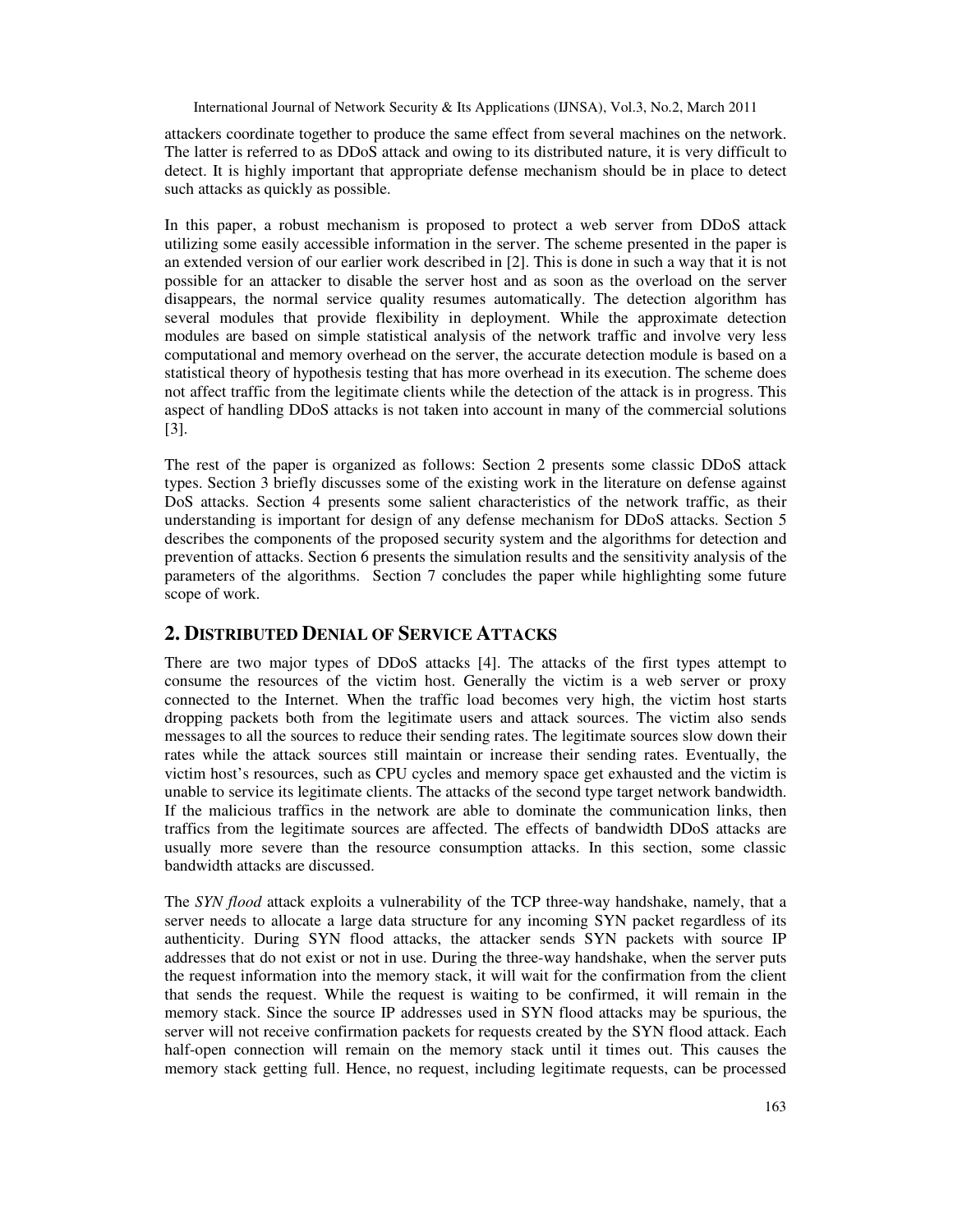and the services of the system are disabled. SYN floods remain one of the most powerful flooding methods.

The *smurf* attack is a type of ICMP flood, where attackers use ICMP echo request packets directed to IP broadcast addresses from remote locations to generate denial of service attacks. There are three entities in these attacks: the attacker, the intermediary, and the victim. First, the attacker sends one ICMP echo request packet to the network broadcast address and the request is forwarded to all the hosts within the intermediary network. Second, all of the hosts within the intermediary network send the ICMP echo replies to flood the victim. Solutions to the smurf attack include disabling the IP-directed broadcast service at the intermediary network. Nowadays, smurf attacks are quite rare in the Internet since defending against such attacks are not difficult.

An *HHTP flood* refers to an attack that bombards web servers with HTTP requests. HTTP flood is a common feature in most botnet software. To send an HTTP request, a valid TCP connection has to be established, which requires a genuine IP address. Attackers can achieve this by using a bot's IP address. Moreover, attackers can craft the HTTP requests in different ways in order to either maximize the attack power or avoid detection. For example, an attacker can instruct the botnet to send HTTP requests to download a large file from the target. The target then has to read the file from the hard disk, store it in memory, load it into packets and then send the packets back to the botnet. Hence, a simple HTTP request can incur significant resource consumption in the CPU, memory, input/output devices, and outbound Internet link.

Another important DDoS attack is the *SIP flood* attack. A widely supported open standard for call setup in the *voice over IP* (VoIP) is the *session initiation protocol* (SIP) [5]. Generally, SIP proxy servers require public Internet access in order to accept call setup requests from any VoIP client. Moreover, to achieve scalability, SIP is typically implemented on top of UDP in order to be stateless. In one attack scenario, the attacker can flood the SIP proxy with many SIP INVITE packets that have spoofed source IP addresses [6]. To avoid any anti-spoofing mechanisms, the attackers can also launch the flood from a botnet using non-spoofed source IP addresses. There are two categories of victims in this attack scenario. The first types of victims are the SIP proxy servers. Not only will their server resources be depleted by processing the SIP INVITE packets, but their network capacity will also be consumed by the SIP INVITE flood. In either case, the SIP proxy server will be unable to provide VoIP service. The second types of victims are the call receivers. They will be overwhelmed by the forged VoIP calls, and will become nearly impossible to reach by the legitimate callers.

Figure 1 illustrates another type of bandwidth attack called a *distributed reflector denial of service* (DRDoS) attack, which aims to obscure the sources of attack traffic by using third parties (routers or web servers) to relay attack traffic to the victim. These innocent third parties are also called the *reflectors*. Any machine that replies to an incoming packet can become a potential reflector. The DRDoS attack consists of three stages. The first stage is a typical DDoS attack where the attackers send a large number of packets to the victim host. However, in the second stage, after the attacker has gained control of a certain number of 'zombies' instead of instructing the 'zombies' to send attack traffic to the victims directly, the 'zombies' are ordered to send to the third parties spoofed traffic with the victim's IP address as the source IP address. In the third stage, the third stage, the third parties will then send the reply traffic to the victim, which constitutes a DDoS attack. In comparison to a traditional DDoS attack, the traffic from a DRDoS attack is further dispersed by using the third parties. This makes the attack traffic even more distributed and hence more difficult to identify. Moreover, the source IP addresses of the attack traffic are from innocent third parties. This makes attack source traceback extremely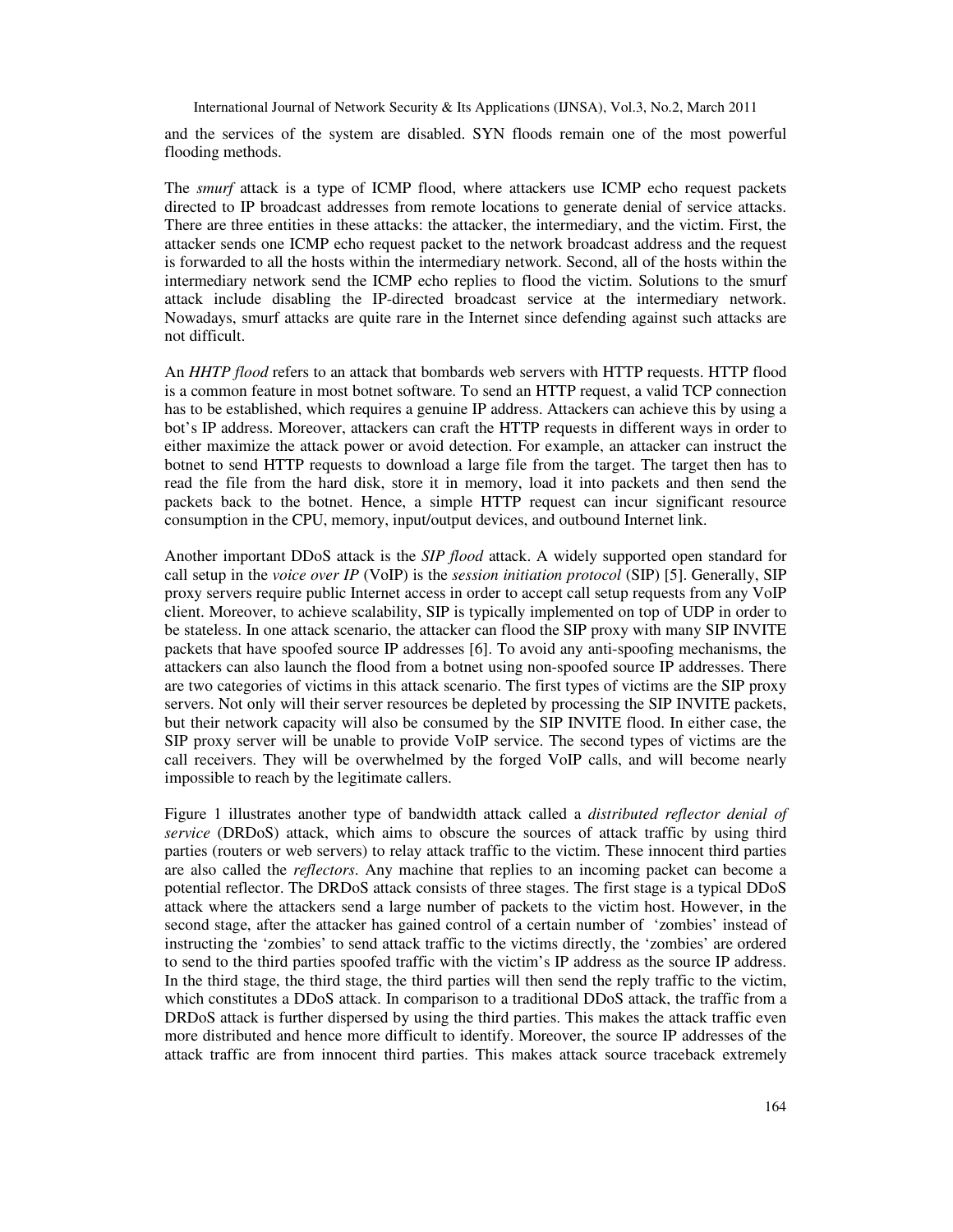difficult. Finally, as noticed in [7], DRDoS attacks have the ability to amplify the attack traffic, which makes the attack even more potent.



Figure 1. The structure of a distributed reflector denial of service (DRDoS) attack [7]

A particularly effective form of reflector attack is the *DNS amplification attack*. The role of domain name system (DNS) is to provide a distributed infrastructure to store and associate different types of resource records (RR) with Internet domain names. One of the important functions of DNS is to translate domain names into IP addresses. A recursive DNS server accepts a query and resolves a given domain name on behalf of the requester. Generally, a recursive name server will contact other authoritative names servers if necessary and eventually return the query response back to the requester [8]. The sizes of the DNS query response are disproportional. Normally, a query response includes the original query and the answer, which means the query response packet is always larger than the query packet. Moreover, one query response can contain multiple types of RR, and some types of RR can be very large.



Figure 2. An example of a DNS amplification attack [4]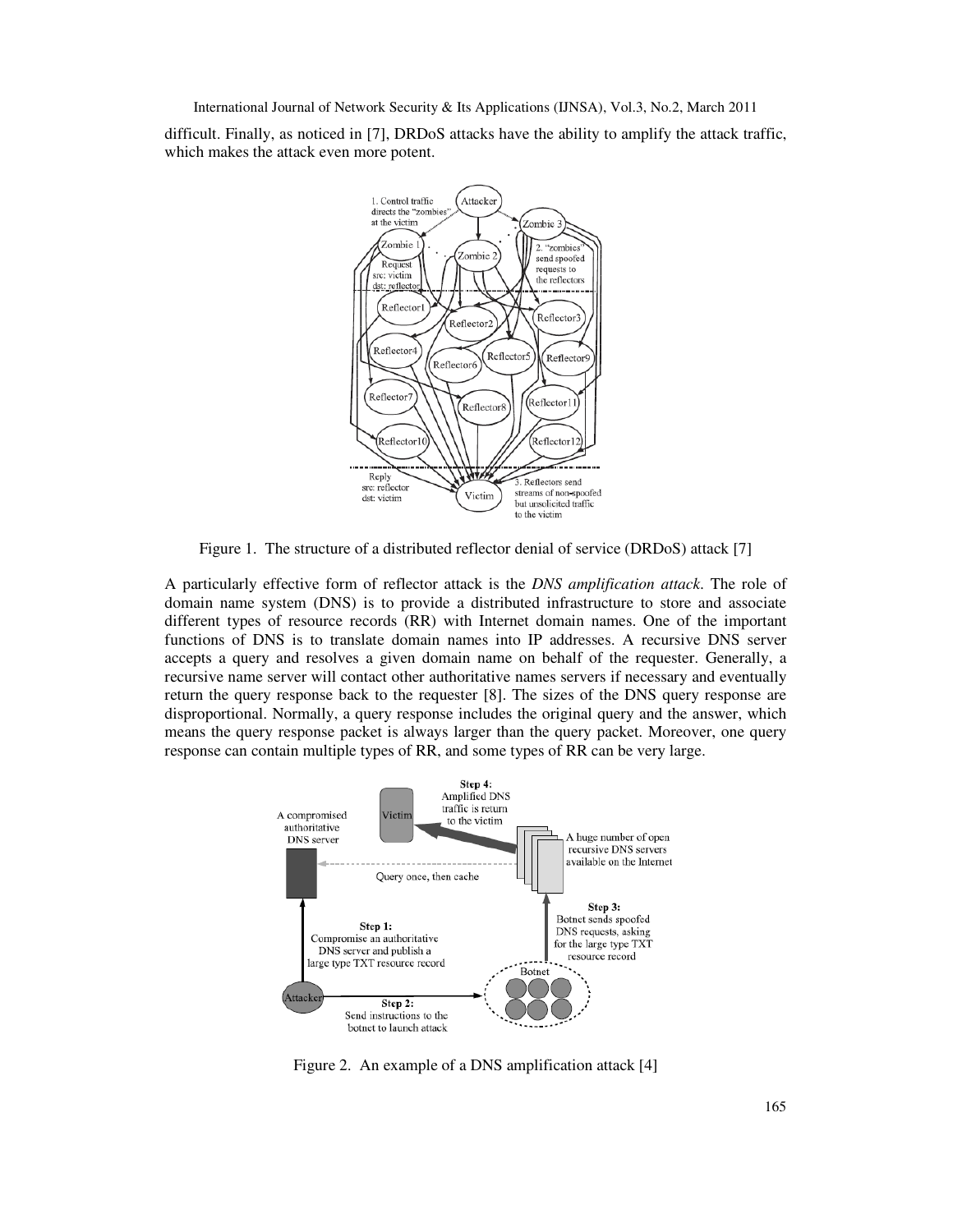Figure 2 illustrates an example of a DNS amplification attack that was observed in early 2006 [9]. In this attack scenario, an attacker first compromises an authoritative DNS server and publishes a large type TXT RR. Then the attacker instructs the botnet to send spoofed DNS requests with the victim's IP address to open DNS recursive servers, asking for the large TXT RR. Finally, the open DNS recursive servers resolve the query and return the amplified DNS responses back to the victim. In theory, 140 Mb/s initiating traffic from a botnet can result in a 10 Gb/s DNS flood to the victim. This gives the attacker an opportunity to generate a powerful DDoS attack from even a small botnet. Unfortunately, the opportunity to launch such an attack is widely available in the Internet. According to a survey conducted in 2005 [10], 75% of the 7.5 million external DNS servers allow recursive name service to arbitrary queries. Moreover, attackers do not need to place their own large resource records to implement a successful DNS amplification attack.

# **3. RELATED WORK**

Protection against DoS and DDoS attacks highly depends on the model of the network and the type of attack. Several mechanisms have been proposed to solve the problem. However, most of them have weaknesses and fail under certain scenarios. In this section, some of the existing defense mechanisms against DoS and DDoS attacks are discussed briefly.

*Protocol reordering* and *Protocol enhancement* methods make security protocols more robust and less vulnerable to resource consumption attacks [11][12].

*Network ingress filtering* is a mechanism proposed to prevent attacks that use spoofed source addresses [13]. This involves configuring the routers to drop packets that have illegitimate source IP addresses. One of the serious pitfalls of this method is its inability to curtail a flood attack that originates with a spoofed IP address from within the network.

*ICMP traceback* messages are useful to identify the path taken by packets through the Internet [14]. This requires a router to use a very low probability with which traceback messages are sent along with the traffic. Hence, with sufficiently large number of messages, it is possible to determine the route taken by the traffic during an attack. This enables localization of the attacking host.

An approach to overcome the problems associated with ascertaining the validity of IP addresses in ingress filtering is to use the routing information instead of just the source address. *IP traceback* proposes a reliable way to perform hop by hop tracing of a packet to the attacking source from where it originated [15][16]. However, this requires coordinated effort from all the routers in the network along with the path from the victim to the attacker, and examination of the packet logs.

*Deterministic packet marking* (DPM) is another mechanism to detect DoS attacks [17]. It relies on routing information inscribed in the packet header by the routers as the packet traverses the network. This approach leads to an increase in the size of the IP packet header as the size of IP header increases linearly with the number of hops traversed. The resultant variable header size increases the complexity of processing.

*Probabilistic packet marking* (PPM) for IP traceback is a mechanism that attempts to improve DPM [18]. It eliminates IP address spoofing by allowing each router to probabilistically inscribe local path information onto a packet that traverses it [17]. This enables a victim host to localize the attacking source while retaining fixed sized packet headers. The mechanism is dependent on route stability between the attacker and the victim to localize the attacker. A similar mechanism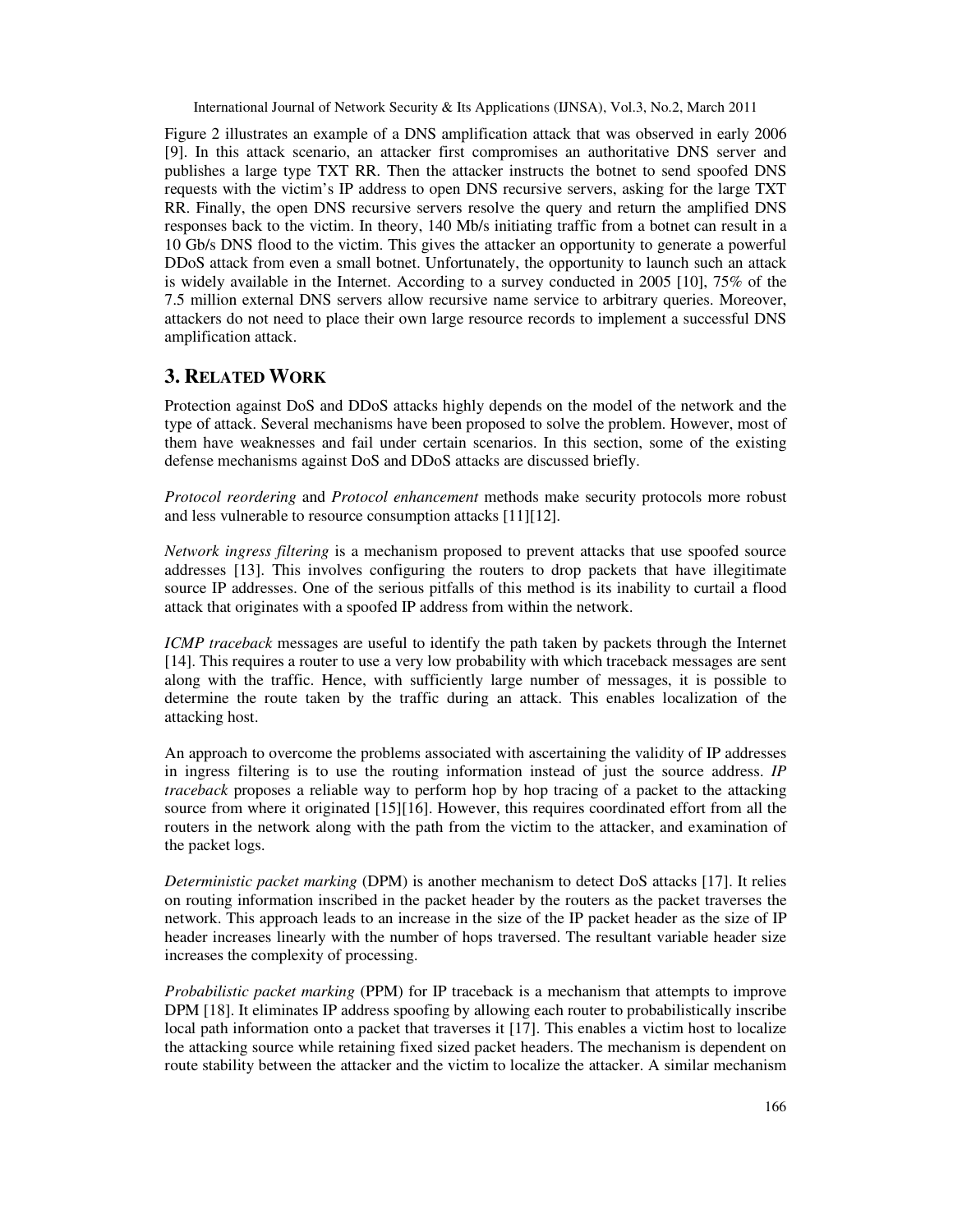known as *route-based packet filtering* has been proposed in [19], which uses the source and destination addresses on a packet header to ascertain the validity of the route.

Yaar et al. have proposed an approach, called *path identifier* (Pi), in which a path fingerprint is embedded in each packet, enabling a victim to identify packets traversing the same paths through the Internet on a per packet basis, regardless of source IP address spoofing [20]. Pi allows the victim to take a proactive role in defending against a DDoS attack by using the Pi mark to filter out attack packets.

*Pushback* approaches have been proposed to extract attack signatures by rate-limiting the suspicious traffic destined to a congested link [21][22]. Since the DDoS flooding traffic does not follow the end-to-end flow control protocol in the path, it is possible to find the congestion signature using the packet drop statistics. Pushback differentiates attacking traffic from legitimate traffic by monitoring whether the suspicious traffic obeys the end-to-end congestion control.

Gil et al. have proposed a scheme named *MULTOPS* [23] in which routers detect bandwidth attacks using a heuristic based on packet sending rates. Under non-attack circumstances, the packet flow rate in the direction over the Internet is directly proportional to the packet flow rate in the opposite direction. As soon as this condition is violated, an attack is assumed to have occurred. However, efficiency of MULTOPS degrades with randomized IP source addresses.

Mirkovic et al. have proposed a scheme named D-WARD that performs statistical traffic profiling at the edge of the networks to detect new types of DDoS attacks [24]. By monitoring the nominal per-destination type traffic arrival and departure rates of TCP, UDP, ICMP packets, and on observing any abnormal asymmetric behavior of the two-way traffic at the edge router connecting to a stub-network, D-WARD aims at stopping DDoS attacks near their sources.

Zou et al. have presented an adaptive defense system that adjusts its configurations according to the network conditions and attack severity in order to minimize the combined cost introduced by false positives (wrongly identify normal attack as an attack) and false negatives (wrongly identify attack traffic as normal) [25].

*Client side puzzle* and other *pricing algorithms* [26][27][28][29] are effective tools to make protocols less vulnerable to depletion attacks of processing power. However, in case of distributed attacks their effectiveness is debatable.

# **4. NETWORK TRAFFIC CHARACTERISTICS**

A proper analysis of the characteristics of network traffic is essential for developing a security system for detection of DDoS attacks. Before presenting the proposed model in Section 5, some characteristics of network traffic are discussed in this Section.

In a wide range of situations, normal network traffic is observed to be consisting of traffic bursts, which are contributed typically by a few high-bandwidth connections [30][31]. On the other hand, attack traffics are characterized by a large number of packets over a small duration of time.

It has been shown that *fair queuing* and its variants are able to isolate individual flow behavior while providing fair service [32]. While these mechanisms may be useful for flow isolation and hence contamination of attacks, they are not suitable for handling millions of flows over the Internet. These mechanisms are thus not practical since they cannot maintain state information for all the routers on a routing path. Caching mechanisms coupled with queue management as in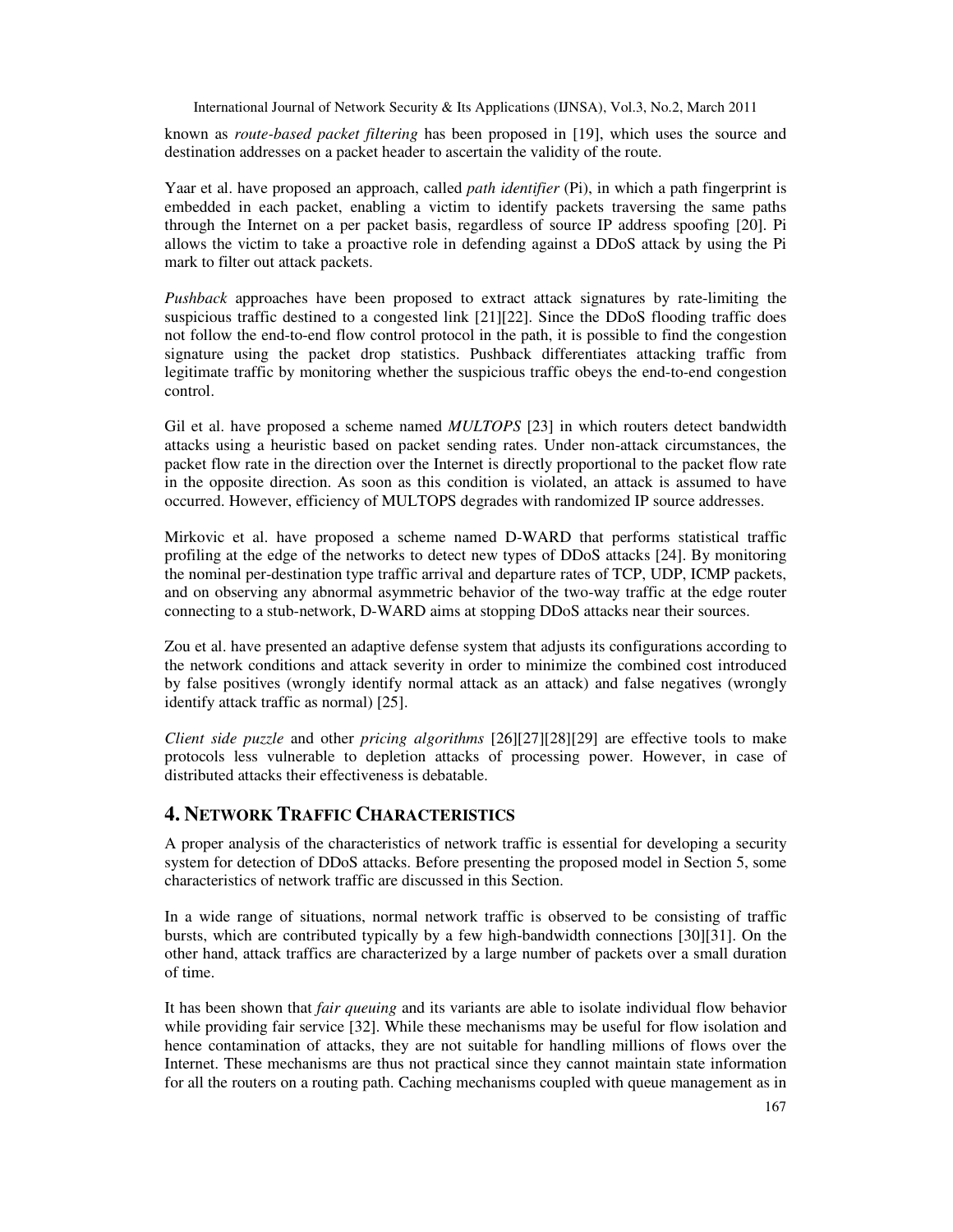LRU-RED have been suggested to solve this problem by maintaining state only for those flows, which consume heavy network resources [30]. These mechanisms typically employ a limited amount of state information and an appropriate state management algorithm to monitor some few dominant flows in the traffic. Thus it is possible to contain these flows (for which state is to be maintained) by appropriate control mechanisms that treat the *cached flows* differently from the rest of the aggregate traffic [30]. For example, fair queuing with two queues (one for cached traffic and the second one for stateless traffic) may be used to limit the cached traffic from taking more than 40% of the link bandwidth.

This poses an intriguing question regarding how to detect and curtail a DDoS attack that involves a large number of attacking hosts. Moreover, an additional requirement for attack detection is the need for facilitating detection of the attack as quickly as possible so as to minimize the extent of damage caused by the attacker on the target server and the network.

Traffic models are very useful resources for identifying the characteristics of network traffic. Several network models proposed in the literature have shown that aggregate network traffic is highly self-similar in nature at all time-scales [33]. This attributes *long-range dependence* (LRD) to the aggregate traffic. However, instantaneous network traffic is highly bursty and does not adhere to the *fractional gaussian* (fGn) *model*. The burstiness results in non-Gaussian marginal distributions, which has been demonstrated using *multifractal wavelet model* [34]. It has been shown that wavelet-based scaling analysis can be used to characterize Internet traffic [35]. Therefore, the scaling properties of wavelets can be effectively tapped to capture the variations in behavior of network traffic during an attack. These are referred to as *wavelet signatures* and are extremely helpful in detection of DoS attacks.

# **5. THE MAJOR SYSTEM COMPONENTS AND ALGORITHMS**

This Section describes the traffic model and the attack model on which the proposed security system has been designed. One of the most vital components of the proposed system is known as the *interface* module. Various components of this module are also described in this Section along with the algorithm being used for detection and prevention of attacks.

## **5.1. Traffic Model and Attack Model**

In the proposed traffic model *packets* from the network refers to small independent queries to the server (e.g., a small HTTP query or an NTP question-answer). For simplicity, it is assumed that every query causes the same workload on the server. By using the appropriate enhancements (protocol enhancements, crypto hardware, caching etc.) on the server, the workload on the server due different queries can be made very similar. Since the query packets cause workload (memory and processor time consumption) on the server, after a certain time the server cannot handle incoming traffic any further due to memory and processing overloads.

Let us suppose that the attacker uses  $A$  number of hosts during the attack. When  $A = 1$ , the attack originates from a single source, and when  $A > 1$ , it corresponds to a distributed attack [36]. There are one or more human attackers behind the attacking sources. These attacking sources are machines on the Internet controlled (taken over) by the attacker. It is assumed that the attacking machines use real addresses, and they can establish normal two-way communication with the server, like a host of any legal client. The human attacker hides well behind the attacking machines in the network, which means that after carrying out the attack and after removal of all compromising traces of attack on the occupied machines, there is no way to find a trace leading to him/her.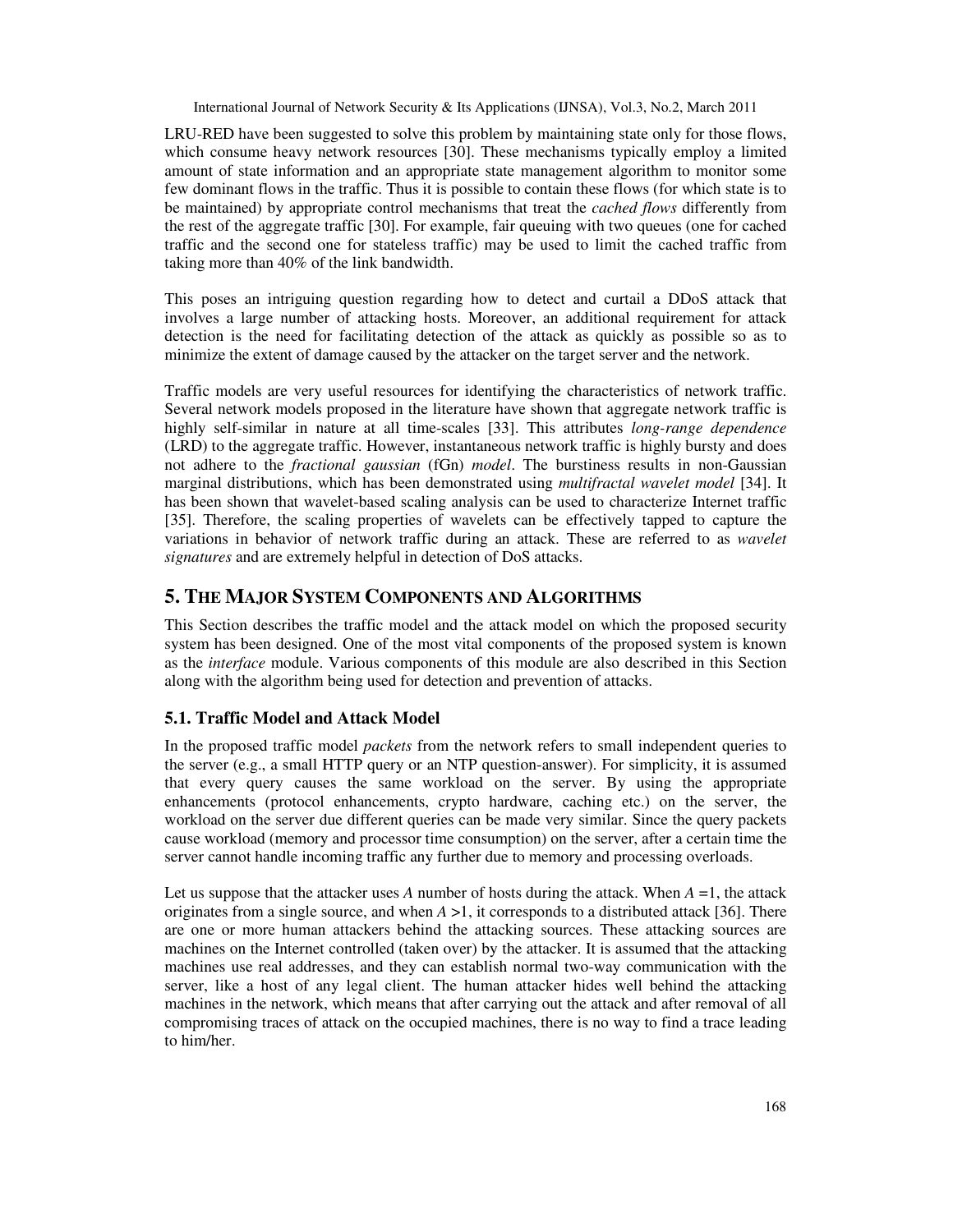Two types of sources are distinguished: *legal* sources and *attacking* sources. There are *N(t)* legal sources and  $A(t)$  attacking sources in time slot *t*. In the proposed model, the attacker can reach his/her goal only if the level of attacking traffic is high enough as compared to the level under normal operation. It is assumed that the attacker can control the extra traffic by changing the number of attacking machines and the traffic generated by these machines. It is also assumed that the attacker is powerful and can distribute the total attacking traffic among attacking machines at his/her choice. The reason for using several attacking machines is to make it more difficult for the server to identify and foil them. However, when the attacker uses more machines, it becomes more difficult for him/her to hide the attack. Therefore, the attacker needs to keep the number of attacking hosts at a reasonably small value, i.e., *A(t)* should not be too large. In fact, a trade-off should be made between the ability of the attacker to hide and the efficiency of the attack.

#### **5.2. The Interface Module**

A DDoS *interface* module is attached to the server at the network side. The interface module may be a software component of the server, a special-purpose hardware in the server host, or an autonomous hardware component attached to the server.

The incoming traffic enters a FIFO buffer. For the purpose of modeling and analysis a *discrete time model* is assumed. Traffic is modeled and processed over unit time slot. The server CPU processes  $\mu$  storage units per time slot from the buffer. Since the buffer is fed by a random traffic, there is a non-zero probability of an event of buffer overflow. When a DDoS attack is launched, the incoming traffic quickly increases and the buffer becomes full. At this time, most of the incoming packets will be dropped and the attacker becomes successful in degrading the quality of service of the server. However, the server host will not be completely disabled at this point of time. The goal of the interface module is to effectively identify and disrupt the traffic from the attacking sources so that the normal level of service may be restored promptly.

It is assumed that there are two states of the incoming channel: the *normal state*, and the *attack state*. While in the normal state, there is no DDoS attack on the server, in the attack state, the server is under a distributed attack. Let us assume that the attack begins at time *t\**, and at time *t\**  $+\delta$ , the interface buffer becomes full. At this time, the TCP modules running at the legal clients and the attacking hosts observe that no (or very few) acknowledgements are being sent back by the server. In order to defend against the DDoS attack, the first task is to detect the point of commencement the attack by making a reliable estimation of the time *t\**.

Once the time of commencement of the attack is estimated, the next task is to identify the sources of the attack, and to disrupt the traffic arriving from these sources to the server. In the proposed scheme, this identification has been done based on the statistical properties of the traffic flow. The interface module at the server identifies all active traffic sources, measures the traffic generated by these sources, and classifies them into different sets. In order to get reliable measurements of the traffic level, these measurements are carried out during time slots between  $t^*$  and  $t^* + \delta$ . Consequently, the effectiveness of the mechanism is heavily dependent on the time duration  $\delta$ . During the time  $\delta$ , the traffic flow between the sources and the server is not affected, i.e., the interface module in the server does not disrupt traffic from the attack sources. It is obviously desirable to have a large value for the time duration  $\delta$  so that more time is available for traffic measurement. A large value of  $\delta$  can be effectively achieved by using a very large buffer size. It is assumed that the total buffer size  $(L)$  of the server consists of two parts. The first part  $(L_l)$  is designed to serve the normal state of the server. The size of  $L_l$  is chosen according to the service rate of the server and the normal probability of packet loss due to the event of a buffer overflow. The size of *L2* corresponds to the excess size of the buffer introduced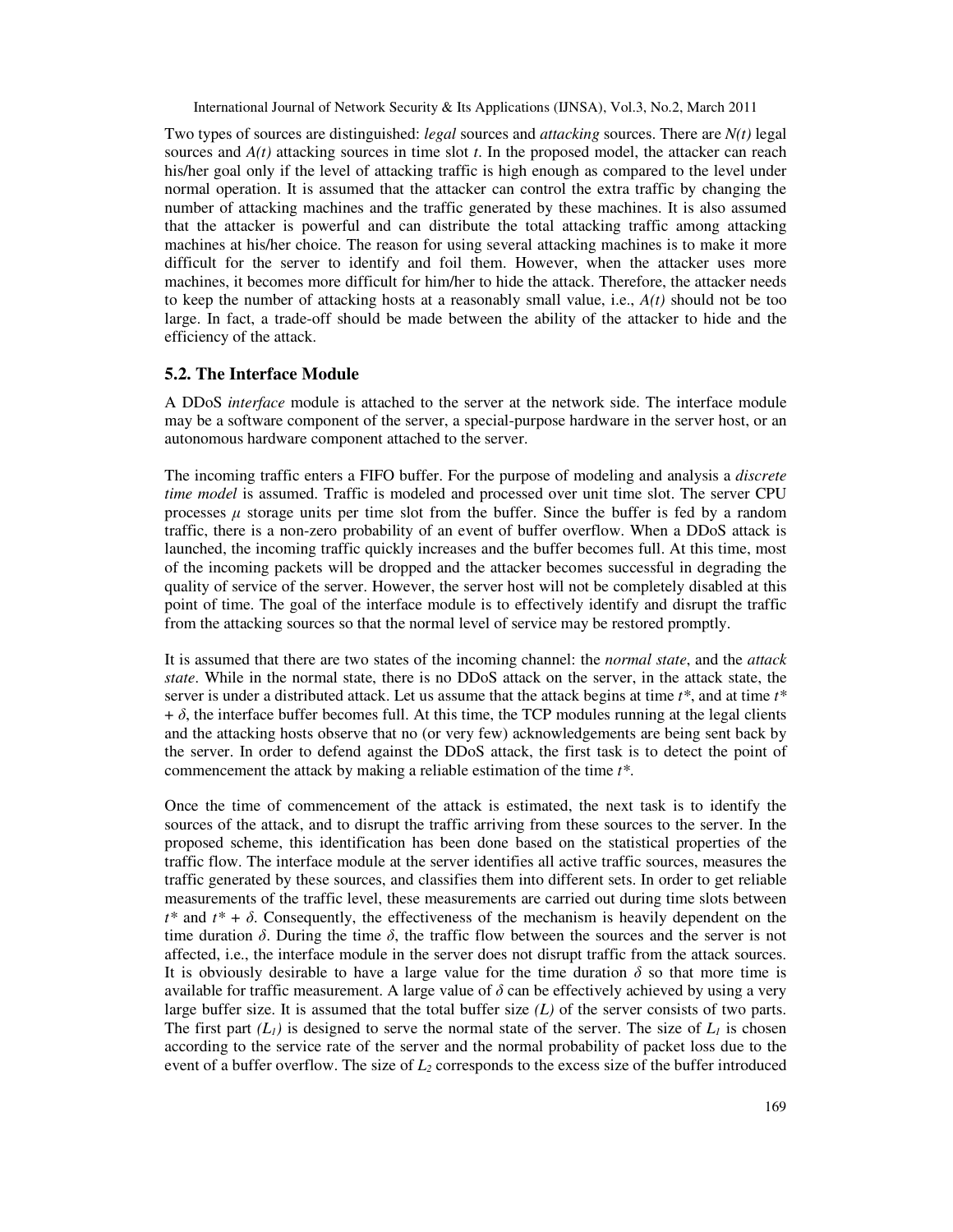with the purpose of gaining enough time for traffic measurements during the start-up phase of the attack for identification of the attack sources.

It is assumed that the attack begins at time *t\**, i.e., all the attacking sources start sending packets at this time onwards. It is also assumed that the network was in normal state at any time *t* < *t\*.* Let  $\hat{t}$  denote the expected value of  $t^*$ . For the sake of simplicity, it is assumed that the set of active sources is constant during the period of the attack.

Let  $T_n(t)$  be the aggregate network traffic from the legal sources (i.e., the normal network traffic), and  $T_a(t)$  be the aggregate of the attacking traffic. Let the mean (per time slot) values of the normal and the attack traffic are  $\lambda_n$  and  $\lambda_q$  respectively.

$$
E(T_n(t)) = \lambda_n \quad E(T_n(t)) = \lambda_n \tag{1}
$$

Similarly, let the corresponding standard deviations be denoted by  $\sigma_n$  and  $\sigma_q$ . Let *Q* denote the *apriori* unknown ratio between  $\lambda_n$  and  $\lambda_q$ , i.e.  $Q = \lambda_q / \lambda_n$ .

As the time of commencement of attack  $(t^*)$  is earlier than the time of its detection  $(\hat{t})$ , some precious time is wasted that cannot be used for traffic measurements. To minimize, this loss, the aggregate traffic level is estimated continuously by using a *sliding window* technique. The interface module in the server handles two *sliding time windows*. The longer window has a capacity of  $w_l$  slots, and the shorter one has a capacity of  $w_s$  slots. In this way, both an *extended*-

*time average* level  $\bar{\lambda}(t)$  and a *short-time average* level  $\hat{\lambda}(t)$  of the incoming aggregate traffic per slot at time slot *t*.

#### **5.3. Algorithms in the Interface Module**

The interface module in the server executes four algorithms in order to identify the DDoS attack and the attacking sources. These four algorithms are executed sequentially in the same order as they are mentioned. The algorithms are: (i) algorithm for detection of an attack, (ii) algorithm for identification of the attack sources, (iii) algorithm for disrupting the traffic arriving from the attack sources, and (iv) algorithm for testing whether the attack traffic has been successfully disrupted. In the following subsections, these four algorithms are described in detail.

#### **5.3.1. Algorithm for Attack Detection**

In order to ensure high availability of the server, an early detection of an attack is of prime importance. As discussed in Section 5.2, the beginning of an attack is assumed to take place at time  $\hat{t}$ . An approximate determination of  $\hat{t}$  can be done in any of the following two ways:

- (i)  $\hat{t}$  is the point of time when the buffer  $L_l$  becomes full.
- (ii)  $\hat{t}$  is the point of time when the following inequality holds:

$$
\hat{\lambda}(\hat{t}) > (1+r)\bar{\lambda}(\hat{t})
$$
\n(2)

In the inequality  $(2)$ ,  $r > 0$  is a design parameter. It represents the maximum value of the fraction by which the short-term average of traffic level may exceed the long-term average without causing any alarm for attack on the server. In Section 6, the comparative analysis of the effectiveness of the two approaches in detecting a distributed attack is presented with simulation results.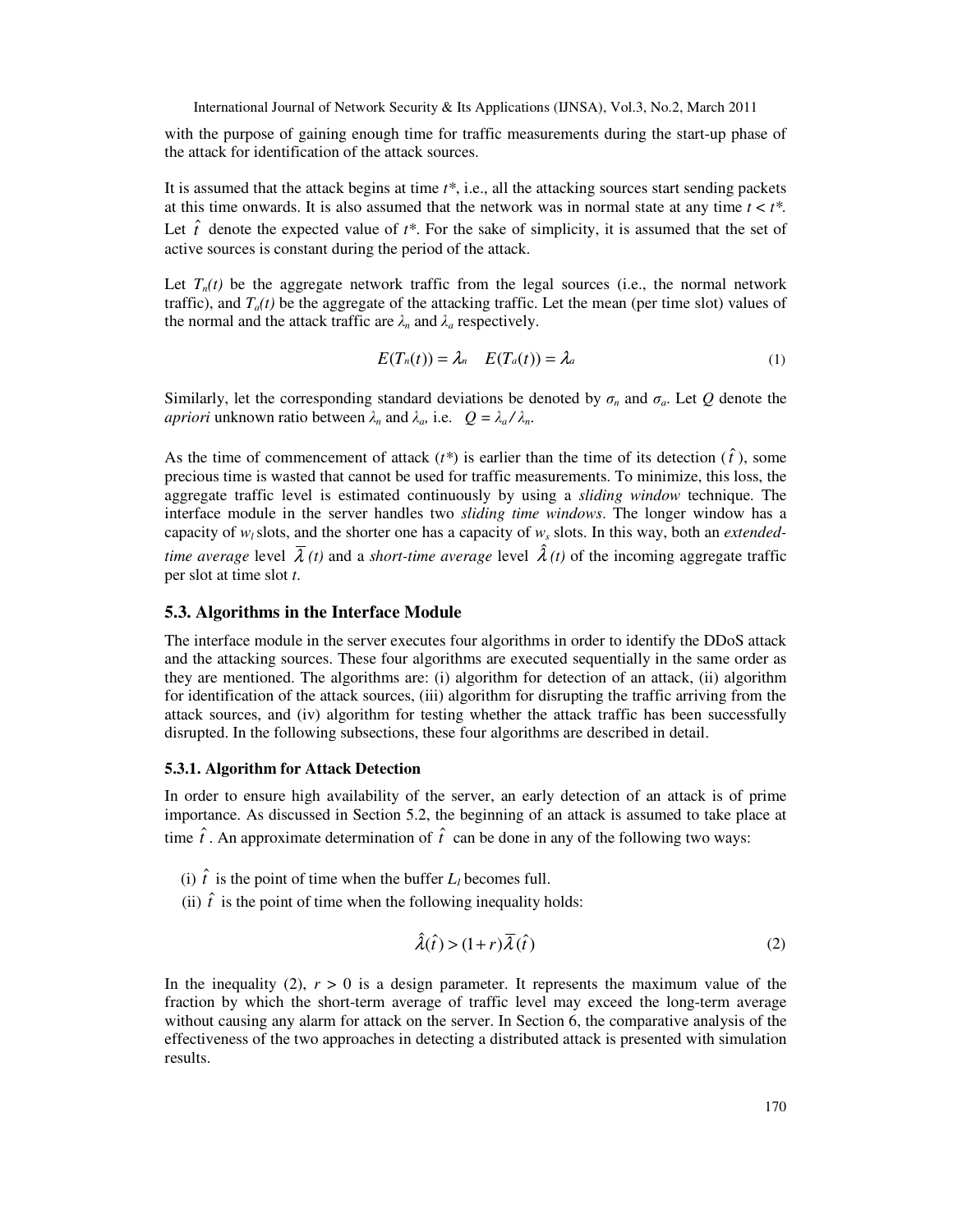However, for a more accurate and reliable identification of an attack, a statistical approach based of hypothesis testing is also proposed. In this approach, a large sample of packet arrival pattern on the server is taken for a long duration. The *packet arrival rate* (PAR) at each sample duration is periodically measured and the sample mean  $(\overline{X})$  and the sample standard deviation  $(S)$  of the PAR are computed. Let  $X_1, X_2, \ldots X_N$  be a sample of *N* measurement. Then,  $(\overline{X})$ and  $(\hat{S})$  are given by (3) and (4):

$$
\overline{X} = \frac{\sum_{i=1}^{N} X_i}{N}
$$
\n(3)

$$
\hat{S} = \sqrt{\frac{\sum_{i=1}^{N} (X_i - \overline{X})^2}{N - 1}}
$$
\n(4)

After the computation of  $\overline{X}$  and  $\hat{S}$ , one-sample *Kolmogorov-Smirnov* (*K-S*) test is applied to test if the samples come from a population with a normal distribution. It is found that *P*- values for all *K-S* tests are greater than  $\alpha = 0.05$ . Therefore, it is concluded that the PAR follows a normal distribution. In other words,  $\overline{X}$  is normally distributed with an unknown mean, say,  $\mu$ . The standard value of  $\overline{X}$  is computed as in (5):

$$
Z = \frac{\overline{X} - \mu}{\hat{S}/\sqrt{N}}\tag{5}
$$

In (5), *Z* is a standard normal variable and satisfies (6):

$$
P\{-Z_{\alpha/2} \le \frac{\overline{X} - \mu}{\hat{S}/\sqrt{N}} \le Z_{\alpha/2}\} = 1 - \alpha
$$
 (6)

In (6)  $\alpha$  is the level of confidence which satisfies  $0 \leq \alpha \leq 1$ . Equation (6) tells the fact that there is a probability of 1-  $\alpha$  of selecting a sample for which the confidence interval will contain true value of  $\mu$ .  $Z_{\alpha/2}$  is the upper 100  $\alpha/2$  percentage point of the standard normal distribution. Therefore, the 100(1- $\alpha$ )% confidence interval of  $\mu$  is given by (7):

$$
\overline{X} - Z_{\alpha/2} \frac{\hat{S}}{\sqrt{N}} \le \mu \le \overline{X} + Z_{\alpha/2} \frac{\hat{S}}{\sqrt{N}}
$$
(7)

The confidence interval in (7) gives both a lower and an upper confidence boundary for  $\mu$ .

To detect an attack scenario, a threshold value called *maximum packet arrival rate* (MPAR) is defined which distinguishes the normal PAR and the high PAR in an attack. In order to find MPAR, the upper confidence bounds for  $\mu$  in equation (7) are obtained by setting the lower confidence bound to - $\infty$  and replacing  $Z_{\alpha/2}$  by  $Z_{\alpha}$ . A 100(1- $\alpha$ )% upper confidence bound for  $\mu$  is then obtained from equation (8). The value of  $\alpha$  in (8) is 0.025.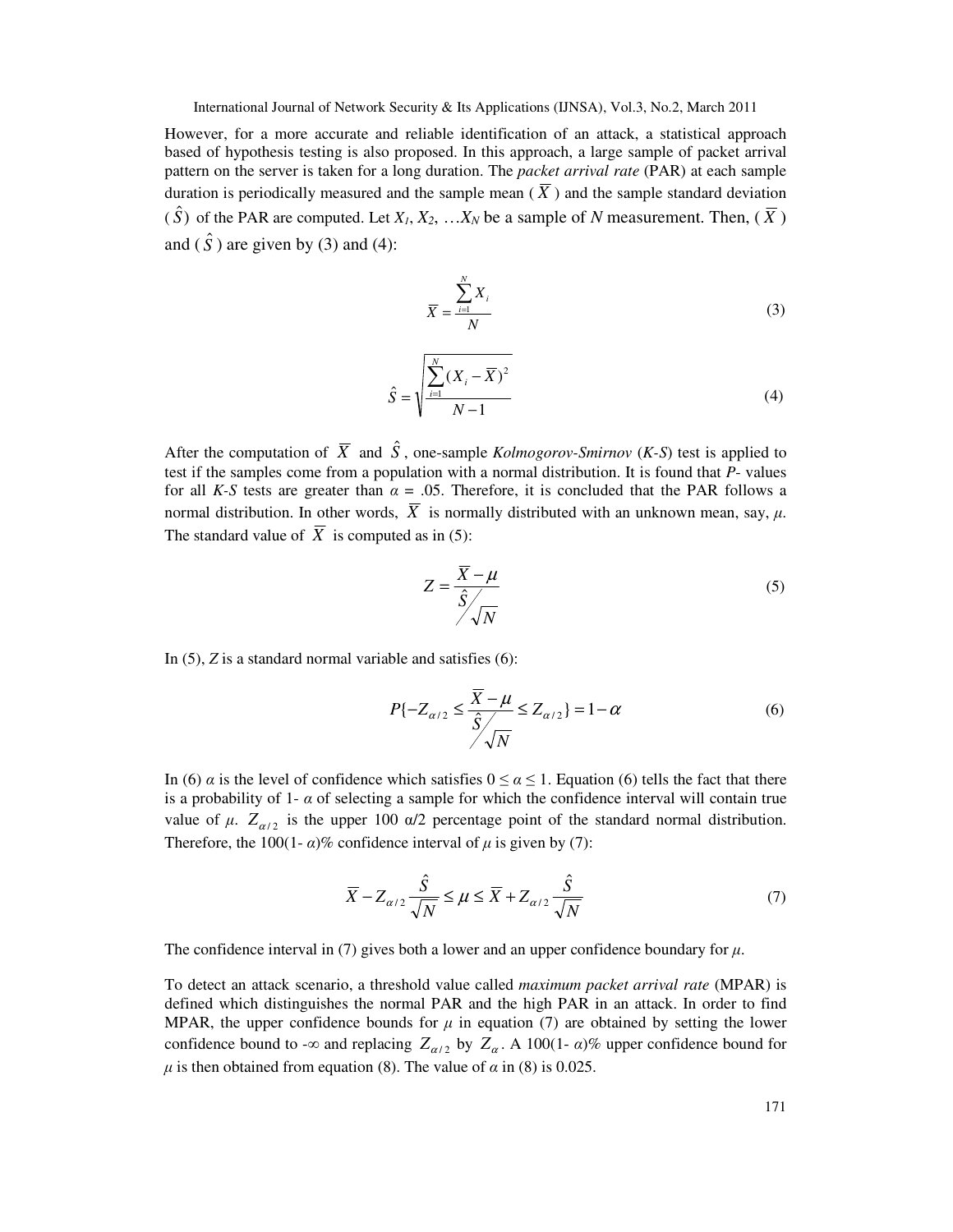$$
\mu \le T_x = \overline{X} + Z_\alpha \frac{\hat{S}}{\sqrt{N}}
$$
\n(8)

A robust statistical *t-*test is now applied to verify the difference between normal PAR and the attack PAR. Let  $\mu_1$  and  $\mu_2$  denote the population means of two traffic flows. The *t*-test is applied to determine the significance of the difference between the two means, i.e.  $(\mu_1 - \mu_2)$ . Let the difference between the two sample means be  $(X_1 - X_2)$ , and the standard deviation of the

sampling distribution of differences is  $\sqrt{\left(\frac{S_1}{N} + \frac{S_2}{N}\right)}$ 2  $\frac{2}{2}$ 1  $\frac{2}{1}$ *N S N*  $\frac{S_1^2}{S_1^2} + \frac{S_2^2}{S_2^2}$ . The *t*-statistic is computed in (9).

$$
t = \frac{\overline{X}_1 - \overline{X}_2}{\sqrt{\left(\frac{S_1^2}{N_1} + \frac{S_2^2}{N_2}\right)}}
$$
(9)

Since the two groups may contain different sample sizes, a weighted variance estimate *t-*test is used. The weighted variance is computed in (10):

$$
\hat{S}^2 = \frac{(N_1 - 1)S_1^2 + (N_2 - 1)S_2^2}{N_1 + N_2 - 2}
$$
\n(10)

The resultant *t*-statistic is computed in (11):

$$
t = \frac{\overline{X}_1 - \overline{X}_2}{\sqrt{\frac{\hat{S}_1^2}{N_1} + \frac{\hat{S}_2^2}{N_2}}}
$$
(11)

To detect attack traffic, the following hypotheses are tested. The null hypothesis  $H_0$ :  $\mu_1 = \mu_2$  is tested against the alternative hypothesis  $H_1$ :  $\mu_1 \neq \mu_2$ . Levene's test is used to assess  $H_0$ . If the resulting *P*-values of Levene's test is less than a critical value (0.05 in this case), *H0* is rejected and it is concluded that there is a difference in the variances of the populations. This indicates that the current traffic flow is an attack traffic. As will be evident in Section 6.3, this accurate statistical algorithm has 100% detection accuracy in all simulation runs conducted on the system. However, it due to complex computational overhead, it is a bit slower than the approximate algorithms.

#### **5.3.2. Algorithm for Identification of Attack Sources**

It is essential to disrupt the traffic emanating from the attack sources at the interface module of the server after an attack is detected. For this purpose, the interface module must be able to distinguish between the traffic from the attack sources and the normal traffic from legitimate client hosts. As mentioned in Section 4, the distinguishing characteristic of the attack sources is the higher mean  $(\lambda_a)$  of their aggregate traffic level. It is assumed that the interface module can measure the traffic characteristics of all the active sources at each time instance by recognizing their network addresses.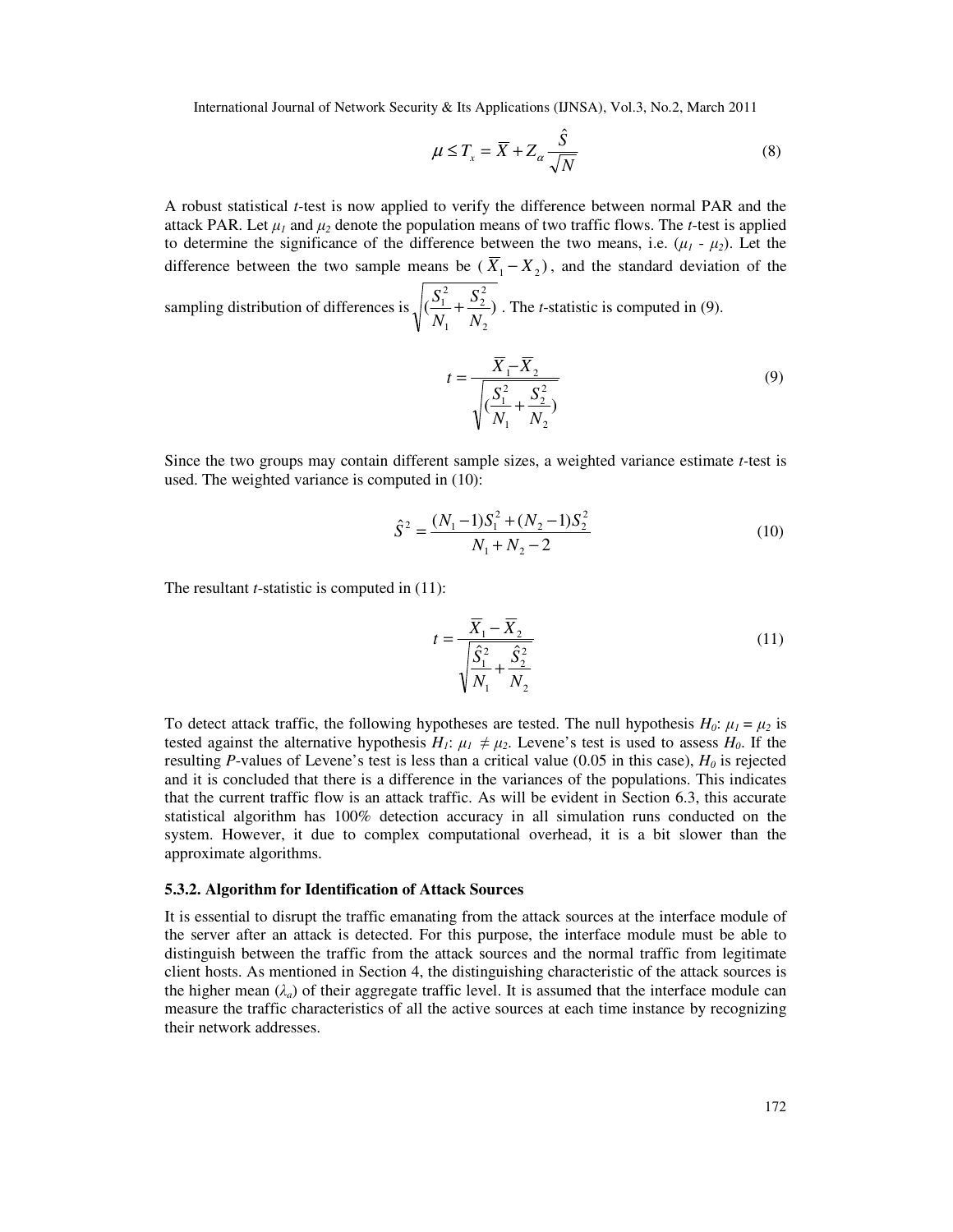Starting at time  $\hat{t}$ , the traffic level corresponding to every source is measured. If an attack was correctly identified, i.e.  $t^* < \hat{t} < t^* + \delta$ , traffic measurement and analysis can be made over the period  $(t^* + \delta - \hat{t})$ . Let the aggregate level of traffic be  $\hat{\lambda}_r$   $(t^* + \delta)$ , and the traffic for the source *i* be  $\hat{\lambda}(i)$  ( $t^* + \delta$ ). As the exact traffic from the legal sources during the attack cannot be determined, the expression  $\overline{\lambda}$  ( $\hat{t}$  - *c*), (*c* > 0), is used as an estimate of mean aggregate traffic level of the legal sources in time interval  $[t^*, t^* + \delta]$ , and an estimate for the mean aggregate traffic level of the attacking sources ( $\overline{\lambda}$  a) is derived as in (12):

$$
\overline{\lambda}_a = \hat{\lambda}_r(t^* + \delta) - \overline{\lambda}(\hat{t} - c) \tag{12}
$$

The set *Z* of active sources is decomposed into two mutually disjoint sets  $Z_n$  and  $Z_a$ , where the former is the set of *legal sources* and the latter is the set of *attacking sources*. The sets *Z*, *Zn* and *Za* will satisfy (13):

$$
Z = Z_n \cup Z_a \quad Z_n \cap Z_a = \phi \tag{13}
$$

The identification algorithm produces as output a set  $Z_a^*$ , which is a subset of the set *Z* and very closely resembles the set  $Z_a$ . The closer the sets  $Z_a$  and  $Z_a^*$  are, the more accurate is the detection of the sources of attacks. The identification of the attacking sources is made by the following two ways:

(i) In this approach, the maximal subset of  $Z_a^* = \{i_1, i_2, \ldots, i_L\}$  of *Z* is computed that corresponds to sources with the highest measured traffic levels so that the inequality (14) is satisfied. The set  $Z_a^*$  contains the attack sources.

$$
\sum_{j=1}^{\nu} \hat{\lambda}^{(i)}(t^*+\delta) \leq \hat{\lambda}_a \tag{14}
$$

The basis principle for this method is that the attacker always tries to hide himself/herself, and therefore limits the number of attacking sources  $(A(t))$ . At the same time, to make the attack effective, the attacker intends to send a high volume of attack traffic to the server. Thus, there is a trade-off with the volume of the attack and the number of attack sources. As a result of this trade-off, the volume of traffic emanating from the attacking sources is higher than the volume of traffic from the legitimate client hosts. This criterion is used for identification of attack sources in equation (14).

(ii) In this method, the sources from the set of traffic sources *Z* which are active during the interval  $(\hat{t} - c)$ ,  $c > 0$ , are omitted and equation (14) is used to identify the attack sources.

#### **5.3.3. Algorithm for Disruption of Attack Traffic**

Once the attacking sources are correctly identified, the disruption of the traffic emanating from the attack sources is a relatively straightforward task. This is proposed to be done in the following way.

All the incoming packets with source addresses belonging to set *Za\** are discarded*.* A filter rule is used at the server inbound interface to discard any incoming packets from the identified sources. Next, any previously stored packet already existing in the interface buffer from these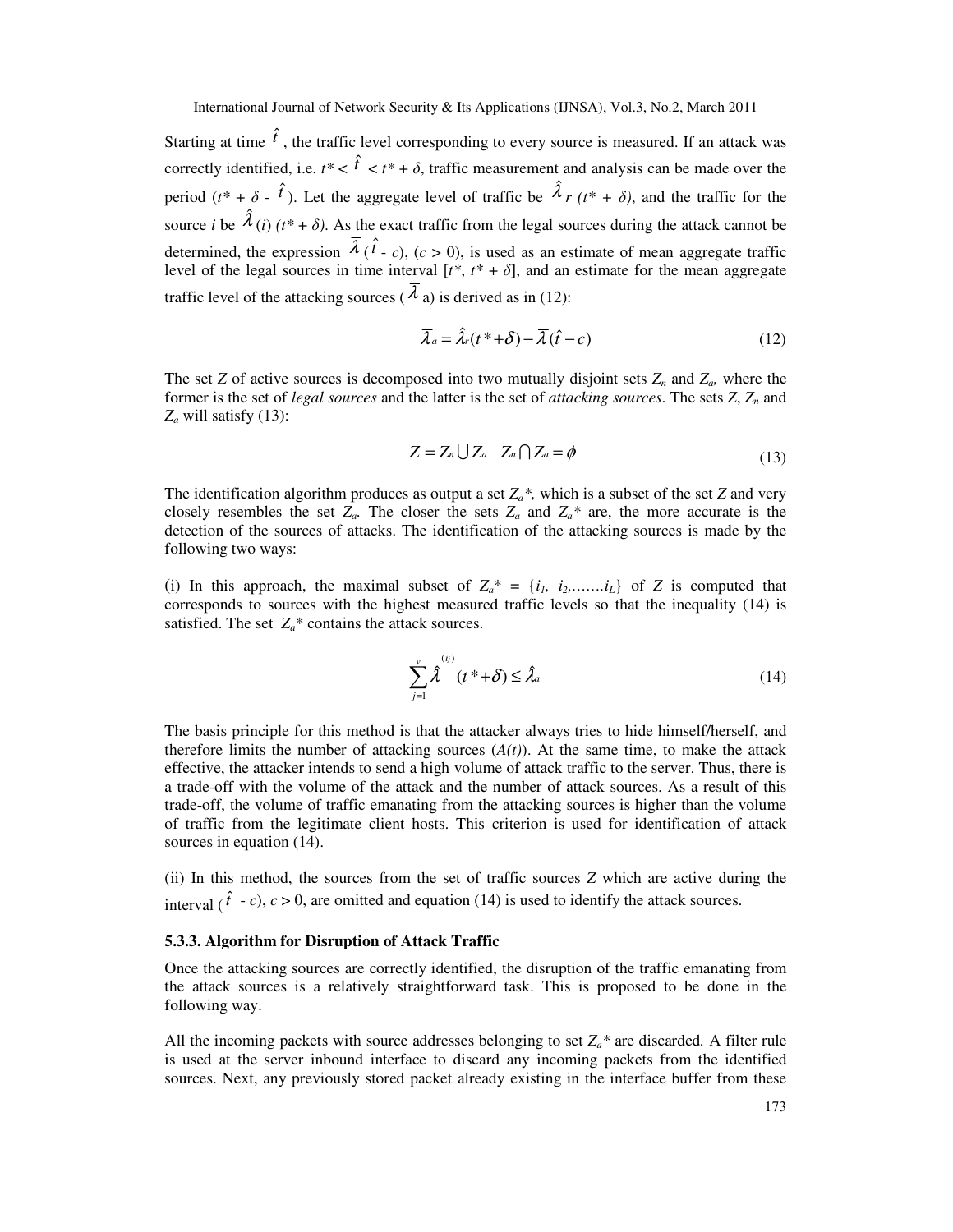source addresses are deleted to ensure that the server does not process any request from the attack sources.

#### **5.3.4. Algorithm for Checking the Success of Attack Traffic Disruption**

If the algorithm presented in Section 5.3.3 for traffic disruption from the attack sources executes successfully, then the available buffer size should come back to the level of  $L<sub>1</sub>$  within a timeout interval, *t\_out*. If this does not happen, additional packets from active sources are to be discarded. The active source that has the highest level of measured traffic is chosen for packet discard, and the available buffer size is checked. If the buffer size is still not restored, another source is chosen for discarding its packets. These steps are repeated until the occupied buffer size comes to the level of  $L<sub>1</sub>$ . The equation (15) gives a conservative estimate for the timeout interval *t\_out*.

$$
t_{out} = d.\frac{L_2}{\mu - \overline{\lambda}(\hat{t} - c)}
$$
\n(15)

#### **6. SIMULATIONS AND RESULTS**

In this section, the details of simulations and the results are discussed. The simulation process involved four components as shown in Figure 3. The *interface simulator module* performs the buffering and scheduling of the incoming packets for further processing. It also collects statistical data on traffic for detection of possible attacks, identification of the sources of such attacks, and disrupting communication from such sources.

The simulation program has been written in C and the program is run on a workstation with Red Hat Linux version 9 operating system. A MySQL database is used for storing data related to traffic. The time interval is set at  $10^{-6}$  seconds. Statistical data are collected in every second interval. The simulation is done with first 100 seconds as the normal traffic. The attack simulation is started at the  $100<sup>th</sup>$  second and is allowed to continue till the  $200<sup>th</sup>$  second. The simulation is ended with another 100 seconds of normal traffic to test efficacy of the recovery function of the system.



Figure 3. The schematic flow diagram of attack detection simulation process

#### **6.1. Simulation Parameters**

The traffic arrivals at the interface module are modeled as Poisson process. The packets are stored in a buffer and are passed on to the CPU for further processing by the interface module. The queue type is assumed to be M/M/1. The inter-arrival time and service times are assumed to follow the negative exponential distribution. The number of sources is kept constant throughput the simulation duration.

Poisson model of traffic arrival is chosen as it is particularly suitable for dealing with some Internet protocols if its parameters are set appropriately. *Internet control message protocol* (ICMP), *network time protocol* (NTP) and *domain name service* (DNS) clients send many small packets of constant size with uniformly distributed inter-packet arrival time. These protocols resemble very closely to the assumptions that have been made in the simulation. This makes the results in simulation realistic.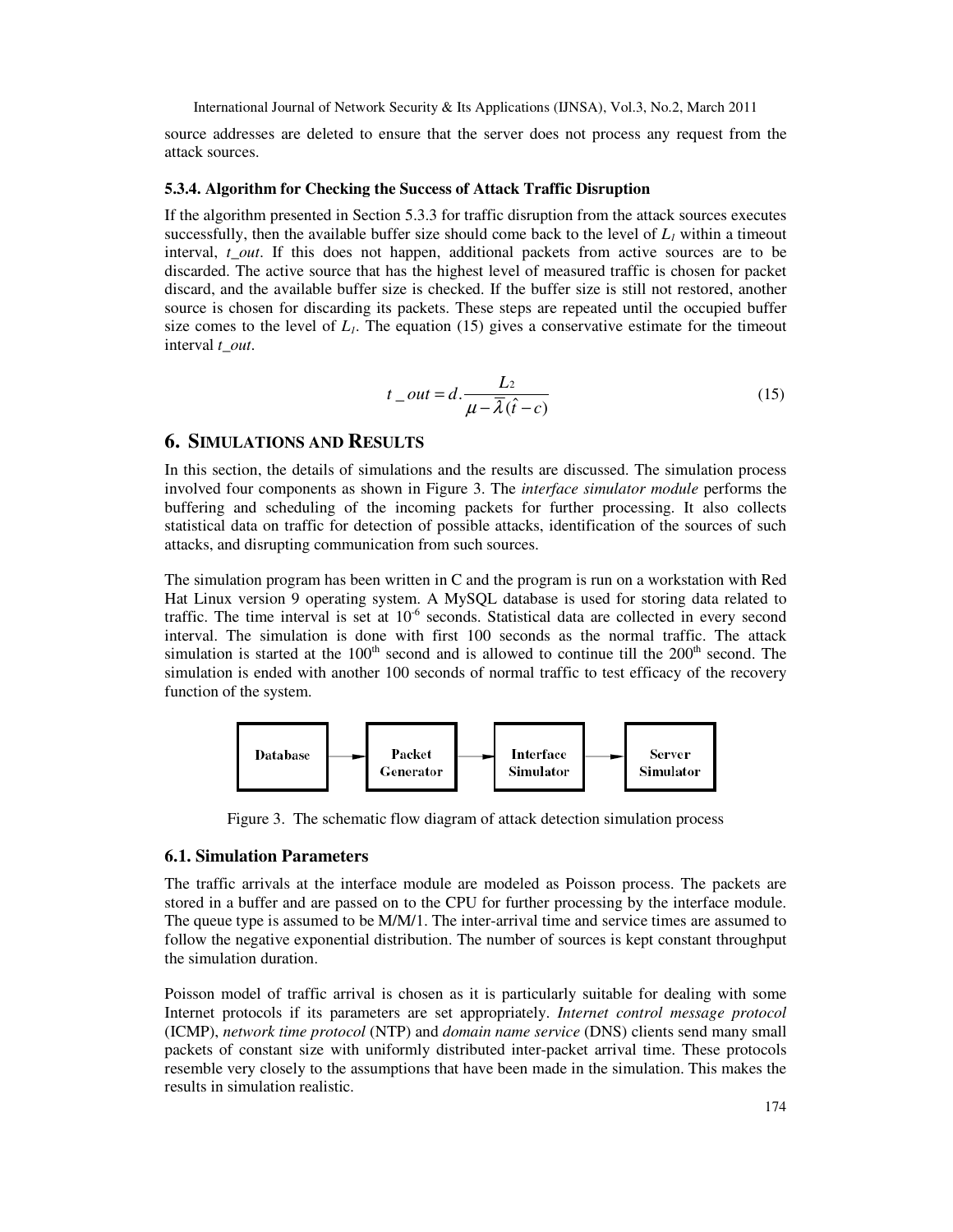Since in practical scenarios, the number of legitimate clients that connect to a server may also vary over a broad range, the following cases are considered:

*Case 1*: For a small corporate server, the number of legal clients is low, say  $N(t) = 5$ . Assuming that the capacity of the server is high, the average load on the server will be less. Therefore, the number of attacking hosts should be high, say  $A(t) = 40$ . Hence, in this scenario, for an effective attack we must have  $N(t) \ll A(t)$ .

*Case 2*: For a server of medium size, it may be assumed that  $N(t) = 50$  and a successful attacker can launch his/her attack from a fewer number of hosts. Thus it may be assumed that  $A(t) = 50$ in this case. As the number of legal clients and the number of attacking sources are of comparable size, it is easier for the attacker to hide his/her attack in this case. Therefore, in this situation,  $N(t) \approx A(t)$ .

*Case 3*: For a global portal server, there can be a very large number of legal clients, say  $N(t)$  = 10000. In this situation, it is not possible for that attacker to easily estimate the required number of attacking hosts. In this case, it is assumed that the attacker chooses a reasonably high value of *A(t)*, say *A(t)* = 5000, and opts for a very high attacking rate:  $\lambda_a = \lambda_n * 10$ . Therefore, in this case:  $N(t) > A(t)$ .

In the first simulation, a large number of hosts are taken to test the effectiveness of the proposed mechanism on a large system. The simulation parameters are listed in Table 1.

| Parameter                              | Value |
|----------------------------------------|-------|
| Number of legal clients $(N(t))$       | 10000 |
| Number of attacking hosts $(A(t))$     | 5000  |
| Mean normal traffic rate $(\lambda_n)$ | 0.1   |
| Mean attack traffic rate $(\lambda_a)$ | 0.4   |
| Service rate $(\mu)$ (packets/sec)     | 1500  |

Table 1. Simulation parameters for Simulation I

With 10000 legal clients and  $\lambda_n = 0.1$ , the capacity of the server should be at least 1000. However, the attack is successful only when the service rate ( $\mu$ ) is less than 3000 ( $\lambda_a * A(t)$  +  $\lambda_n^* N(t)$ ). The value of  $\mu$  is, therefore, taken as 1500.

The buffer size for normal situation is taken as 40 packets i.e.,  $L<sub>I</sub> = 40$  (packets). For choosing the size of  $L_2$ , it is observed that the normal traffic rate is 1000 packets/sec. Thus a safe value of  $L_2$  = 3000 (packets) is taken. The values of the parameters of the attack detection algorithm are given in Table 2.

Table 2. Parameters of the attack detection algorithm

| Parameter                                               | Value            |
|---------------------------------------------------------|------------------|
| Sliding window size $(w_s)$                             | $10 \text{ sec}$ |
| Tolerance for traffic jump $(r)$                        | 0.6              |
| Time frame for last correct value of $\lambda$   45 sec |                  |

The available time for traffic analysis depends on the value of  $\delta$ . Therefore, an accurate estimation of the value of this parameter is crucial for effective working of the proposed mechanism. In the simulation work, a constant value ( $\hat{\delta} \leq \delta$ ) for this parameter is used for traffic analysis. It is assumed that the total traffic (normal and attack) is known and its value is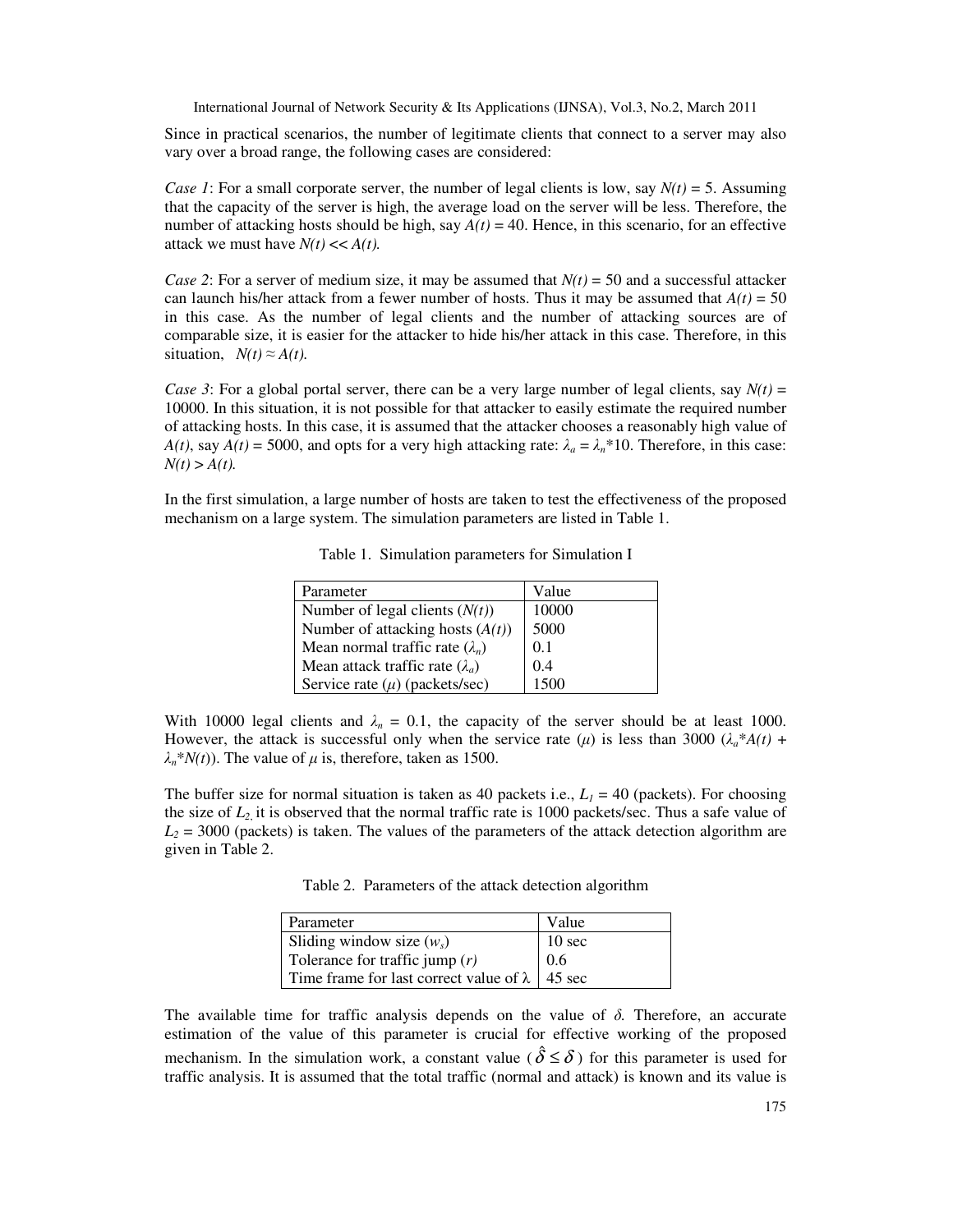$T_n + T_a = 3000$ . As the service rate ( $\mu$ ) is 1500, one can expect the buffer  $L_i$  to be full after  $40/(3000-1500) \approx 0.3$  seconds. The whole buffer  $(L = L_I + L_2)$  will be full in 30040/(3000-1500)  $\approx$  200 seconds. Therefore, a safe estimation of  $\hat{\delta}$  = 10 is made. In real world situation, one does not have any preliminary knowledge about the attack and so  $\delta$  should be estimated over a period of time. For the sake of simplicity, the value of  $\hat{\delta}$  is set equal to  $w_s$ . The algorithm presented in Section 5.3.2 is used for identification of the attacker.

| <b>Observed metrics</b>        | $\hat{\delta}$ ( $\hat{\delta}$ = w <sub>s</sub> ) |        |        |        |       |
|--------------------------------|----------------------------------------------------|--------|--------|--------|-------|
|                                |                                                    | 10     | 20     | 30     | 40    |
| Correctly identified attackers | 2982                                               | 3784   | 4529   | 4784   | 4892  |
| Filtered legal clients         |                                                    | 557    | 260    | 132    | 59    |
| Dropped packets                |                                                    |        |        | 14251  | 28765 |
| Max. buffer level and          | 29717                                              | 14941  | 29732  | 30040  | 30040 |
| corresponding time frame       | (200 s)                                            | (110s) | (119s) | (120s) | 120s  |
| Time to restore (after $t^*$ ) | 149                                                | 104    | 73     | 71     | 81    |

Table 3. Results of Simulation I

#### **6.2. Simulation I**

Table 3 shows the results of the simulation with different values of the window size  $(w<sub>s</sub>)$ . It is clear that a larger window size and hence a large  $\delta$  gives a more accurate identification of attacks. However, with a larger window size the system is more likely to enter into a situation of buffer overflow. However, during the attack, the buffer will allow for traffic measurement during the initial 20 seconds. After the buffer overflow, the detection algorithm will produce very inaccurate and unreliable results. Therefore it is not worthwhile to increase the window size beyond a limit. On the other hand, as evident from Table 3, when the time window is too short, the algorithm can detect only a very small proportion of the attacking hosts. The determination of an optimum window size is a challenging research problem. In summary, the simulation results In Table 3 show that the mechanism can successfully detect an attack with a window size of 10 seconds.

#### **6.3. Simulation II**

In this case, a smaller system is simulated with parameters are listed in Table 4. The buffers *L<sup>1</sup>* and  $L_2$  are chosen as 40 and 160 respectively. The value of  $\delta$  is set equal to  $w_s$ , i.e.  $\hat{\delta} = w_s = 10$ . The remaining parameters are kept the same as in simulation I.

Table 4. Results of Simulation I

| Parameter                              | Value |
|----------------------------------------|-------|
| Number of legal clients $(N(t))$       | 50    |
| Number of attacking hosts $(A(t))$     | 50    |
| Mean normal traffic rate $(\lambda_n)$ | 0.1   |
| Mean attack traffic rate $(\lambda_a)$ | 0.2   |
| Service rate $(\mu)$ (packets/sec)     |       |

In simulation II, experiments are repeated on 500 different sets of input data to have an insight into the statistical properties of the system under normal and attack situations. With different data sets, it is observed that the approximate algorithm (ii) in Section 5.3.1 was faster in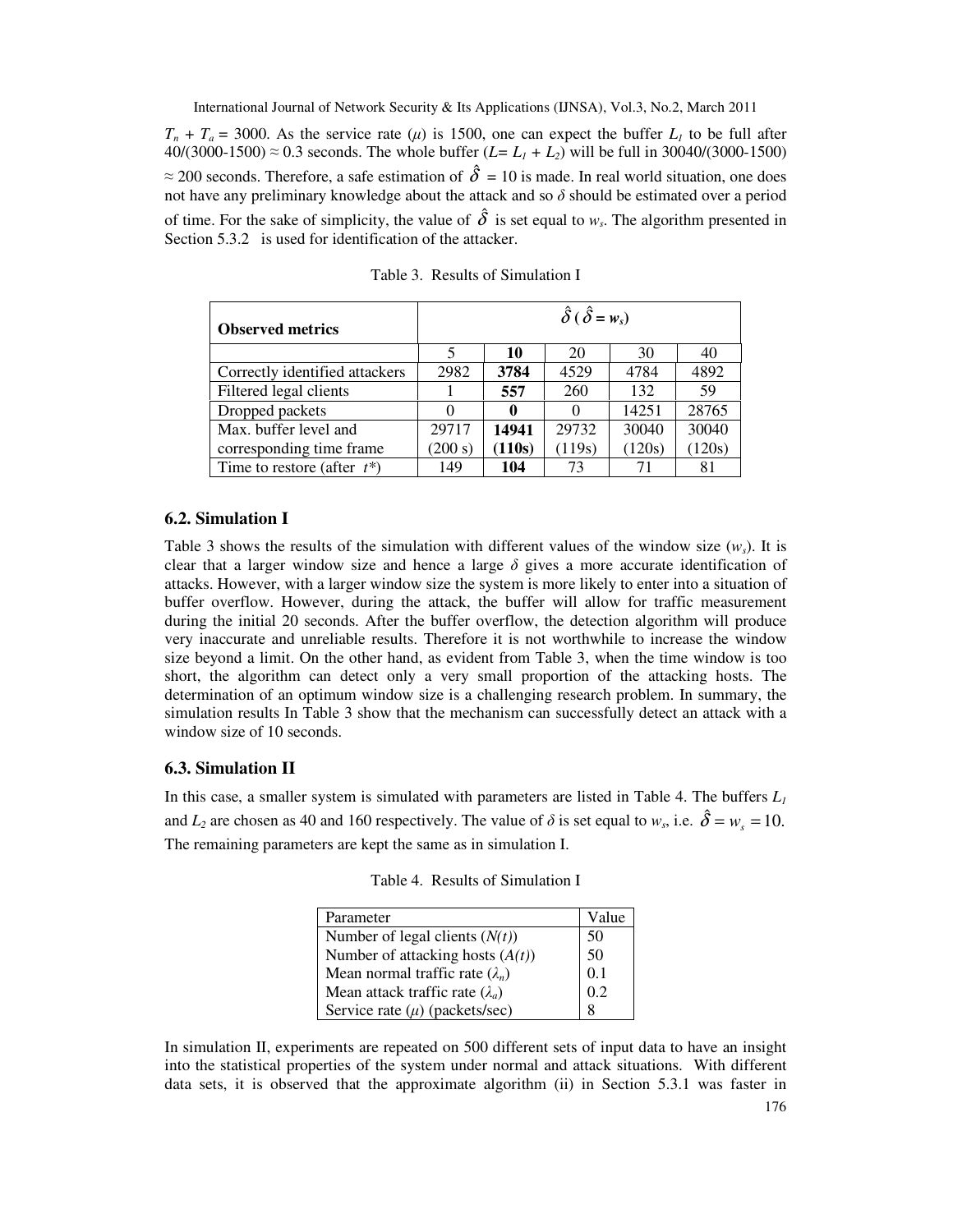detecting the attack in 454 cases. In 42 cases, the attack was correctly identified by both algorithms (i) and (ii) in Section 5.3.1. The accurate detection algorithm presented in Section 5.3.1 could detect all the 50 of attack sources without any filtering of traffic from the legitimate clients in all the 500 simulation runs. Therefore, in terms of detection accuracy and reduced false positives the accurate statistical algorithm for detection outperformed both the approximate algorithms. However, the approximate algorithm (ii) is found to be faster in detecting the attacks. Table 5 summarizes the simulation results.

| Observed metrics                        | Observed values |         |                  |  |
|-----------------------------------------|-----------------|---------|------------------|--|
|                                         | Min             | Avg     | Conf. Int. (95%) |  |
| Traffic restoration time (after $t^*$ ) | 49              | 114.732 | 1.942            |  |
| Packets dropped                         |                 | 0.695   | 0.321            |  |
| Normal user filtered (type II error)    |                 | 7.115   | 0.231            |  |
| Number of attackers filtered            | 21              | 32.413  | 0.235            |  |
| Attack detection time (after $t^*$ )    |                 | 2.95    | 0 09             |  |

Table 5. Results of Simulation II

## **7. CONCLUSION**

The steady evolution of DDoS attacks as a means for achieving political, economic, and commercial gains, and the relative ease, low costs, and limited accountability in launching such attacks, have rendered them one of the top threats to today's Internet services. Although various independent DDoS attack prevention, mitigation, and traceback techniques have been proposed by researchers over the last decades, their relative uptake has been minimal at beast, due to the lack of a robust, fool-proof, and universal DDoS attack defense mechanism. In this paper, a mechanism is presented for detection and prevention of DDoS attacks on a web server. A set of algorithms is presented for attack detection based on traffic analysis and statistical theory of hypothesis testing. To cater to different scenarios, both approximate and accurate detection algorithms are presented which involve varying computational and memory overheads on the server. While the proposed mechanism does not affect the traffic from legitimate clients, it effectively blocks traffic from the attack sources with a very low false positive rate and high detection accuracy. The simulation results demonstrate the effectiveness of the proposed mechanism. Development of an analytical framework for finding an optimum value of the traffic analysis window  $(w<sub>s</sub>)$  and design of a heuristic for faster attack detection with more accuracy are the two areas in which future research work will be carried out.

# **REFERENCES**

- [1] Ramanathan, A.: WesDes: A Tool for Distributed Denial of Service Attack Detection. Thesis at Texas A&M University, August 2002.
- [2] Forristal, J.: Fireproofing against DoS Attacks. URL: http://www.networkcomputing.com/1225/1225f3.html, Network Computing.
- [3] Sen, J.: A Novel Mechanism for Detection of Distributed Denial of Service Attacks. In Proceedings of the 1<sup>st</sup> International Conference on Computer Science and Information Technology (CCSIT 2011), pp. 247 – 257, January 2 – 4, 2011, Bangalore, India.
- [4] Peng, T., Leckie, C., Ramamohanarao, K.: Survey of Network-Based Defense Mechanisms Countering the DoS and DDoS Problems. ACM Computing Surveys, Vol. 39, No. 1, April 2007.
- [5] Rosenberg, J., Schulzrinne, H., Camarillo, G., Johnston, A., Peterson, J., Sparks, R., Handley, M., Schooler, E.: SIP: Session Initiation Protocol, RFC 3261, Internet Engineering Task Force (IETF). 2002.
- [6] Chen, E.Y.: Detecting DoS Attacks on SIP Systems. In: Proceedings of the 1<sup>st</sup> IEEE Workshop on VoIP Management and Security, pp 53 – 58.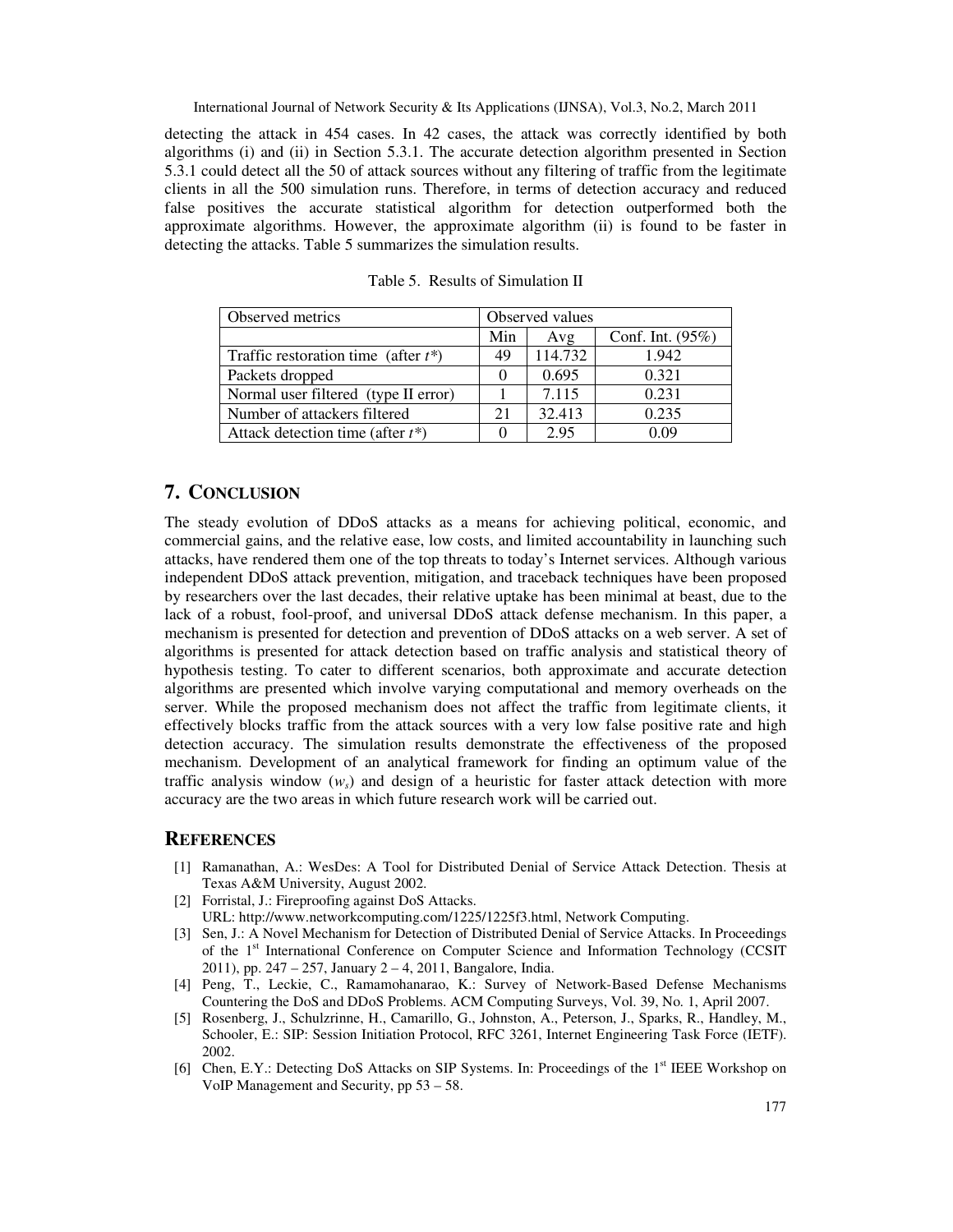- [7] Paxson, V.: An Analysis of Using Reflectors for Distributed Denial-of-Service Attacks. ACM Computing Communication Review, Vol. 31, No. 3, pp. 38 -47, 2001.
- [8] Mockapetris, P.: Domain Names Implementation and Specification. RFC 1035, Internet Engineering Task Force (IETF). URL: http://www.ietf.org.
- [9] Scalzo, F.: Recent DNS Reflector Attacks. Verisign. URL: http://www.nanog.org/mtg-0606/pdf/frank-scalzo.pdf.
- [10] The Measurement Factory DNS Survey. URL: http://dns.measurement-factory.com/surveys/sum1.html.
- [11] Matsure, K., Imai, H.: Protection of Authenticated Key-Agreement Protocol against a Denial-of-Service Attack. In Proceedings of 1998 International Symposium on Information Theory and its Applications (ISITA'98), pp. 466 – 470, Oct. 1998.
- [12] Leiwo, J., Aura, T., Nikandar, P.: Towards Network Denial of Service Resistant Protocols. In Proceedings of IFIP SEC 2000, Beijing, China, pp. 301 – 310, August 2000.
- [13] Ferguson, P., Senie, D.: Network Ingress Filtering: Defending Denial of Service Attack which Employ IP Source Address Spoofing. RFC 2827, May 2000.
- [14] Belovin, S., Leech, M., Taylor, T.: ICMP Traceback Messages. Internet draft, October 2001. URL: http://www.ietf.org/internet-drafts/draft-ietf-itrace-01.txt.
- [15] Kiran, U., Tupakula, Varadharajan, V.: Analysis of Traceback Techniques. In Proceedings of the ACSW, January 2006.Cisco Systems Inc, "Characterizing and tracing packet floods using Cisco routers." URL: http://www.cisco.com/warp/public/707/22.html.
- [16] Law, T.K.T., Lui, J.C.S., Yau, D.K.Y.: You Can Run, but You Can't Hide: An Effective Statistical Methodology to Trace Back DDoS Attackers. IEEE Transactions on Parallel and Distributed Systems, pp. 799-813, September 2005.
- [17] Burch, H., Cheswick, B.: Tracing Anonymous Packets to Their Approximate Source. In Proceedings of the 14th Systems Administration Conference, USENIX LISA, December 2000, pp. 319-327.
- [18] Park, K., Lee, H.: On the Effectiveness of Probabilistic Packet Marking for IP Traceback under Denial of Service Attack. In Proceedings of IEEE INFOCOM'01, Anchorage, Alaska, 2001, pp.  $319 - 347.$
- [19] Park, K., Lee, H.: "On the Effectiveness of Route-Based Packet Filtering for Distributed DoS Attack Prevention in Power-Law Internet. In Proceedings of ACM SIGCOMM'01, San Diego, CA, August 2001, pp. 15 – 26.
- [20] Yaar, A., Perrig, A., Song, D.: StackPi: New Packet Marking and Filtering Mechanisms for DDoS and IP Spoofing Defense. IEEE Journal on Selected Areas in Communications, pp. 1853-1863, October 2006.
- [21] Yau, D.K.Y., Lui, J.C.S., Liang, F.: Defending against Distributed Denial-of-Service Attacks with Max-Min Fair Sever-Centric Router Throttles. In Proceedings of the 10<sup>th</sup> International Workshop on Quality of Service, 2002.
- [22] Cai, M., Chen, Y., Kwok, Y.K., Hwang, K.: A Scalable Set-Union Counting Approach to Pushing Back DDoS Attacks. USC GridSec Technical Report TR-2004-21, October 2004.
- [23] T. M. Gil, "MULTOPS: A data-structure for bandwidth attack detection." MS Thesis, Virjie Universiteit, Amsterdam, Netherlands, August 2000.
- [24] Mirkovic, J., Reiher, P.: D-WARD: A Source-End Defense against Flooding Denial-of-Service Attacks. IEEE Transactions on Dependable and Secure Computing, July-September, 2005.
- [25] Zou, C.C., Duffield, N., Towsley, D., Gong, W.: Adaptive Defense against Various Network Attacks. IEEE Journal on Selected Areas of Communication, High-Speed Network Security-Architecture, Algorithms, and Implementation, October 2006.
- [26] Dwork, C., Naor, M.: Pricing via Processing or Combating Junk Mail. In Proceedings of the Crypto'92: 12th Annual International Cryptology Conference, LNCS Springer-Verlag, Vol 740, pp. 139 – 147, Santa Barbara, CA, August 1992.
- [27] Jackobson, M., Jules, H.: Proof of Work and Bread Pudding Protocols. In Proceedings of the IFIP TCI and TCII Joint Working Conference on Communications and Multimedia Security (CMS'99), pp. 258 – 272, Leuven, Belgium, September 1999, Kluwer.
- [28] Juels, A., Brainard, J.: Client Puzzles: A Cryptographic Countermeasure against Connection Depletion Attacks. In Proceedings of the 1999 Network and Distributed System Security Symposium (NDSS'99), pp. 151 – 165, San Diego, CA, February 1999.